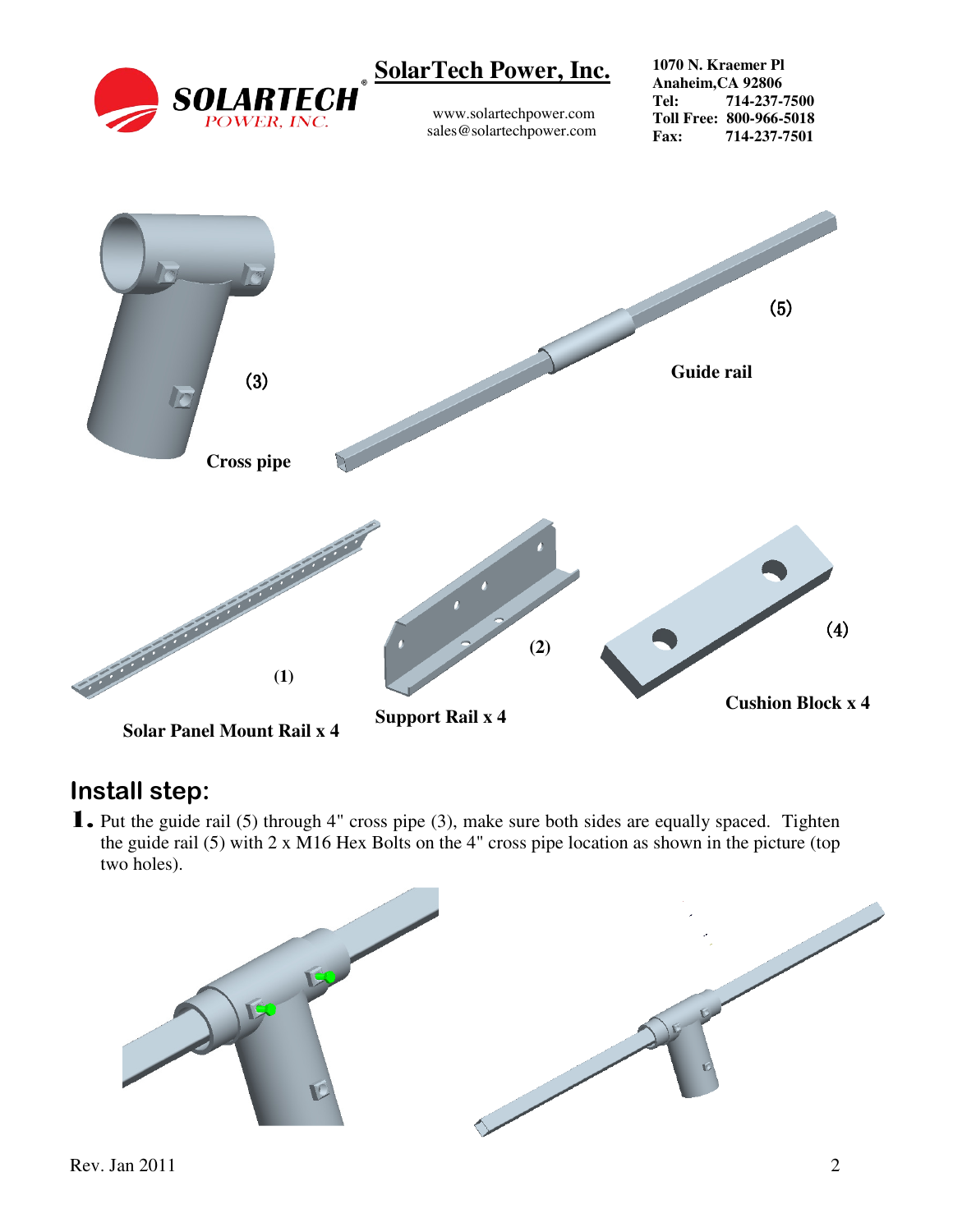

www.solartechpower.com sales@solartechpower.com

**1070 N. Kraemer Pl Anaheim,CA 92806 Tel: 714-237-7500 Toll Free: 800-966-5018 Fax: 714-237-7501**

2. Assemble 4 units of the Solar Panel mounting Support rail by attaching the Solar mount rail (1) and support rail (2) using the 2 x M10 Hex-cap Bolts, 4 x M10 Flat Washers, 2 x M10 Nuts, and 2 x M10 Split lock washers as shown in the diagram.



3: Assemble 4 Solar Support Mounting Rails on the Guide Rail by attaching the cushion block (4) with assembled Solar Panel Support rails with the M8 right angle U-bolt, 2 x M8 Flat washers for Ubolt, 2 x M8 split lock washers for U-bolt as shown in diagram. Pre-measure the distance of the support rail with the mounting holes on your solar panels before tightening all the U-bolt nuts down.

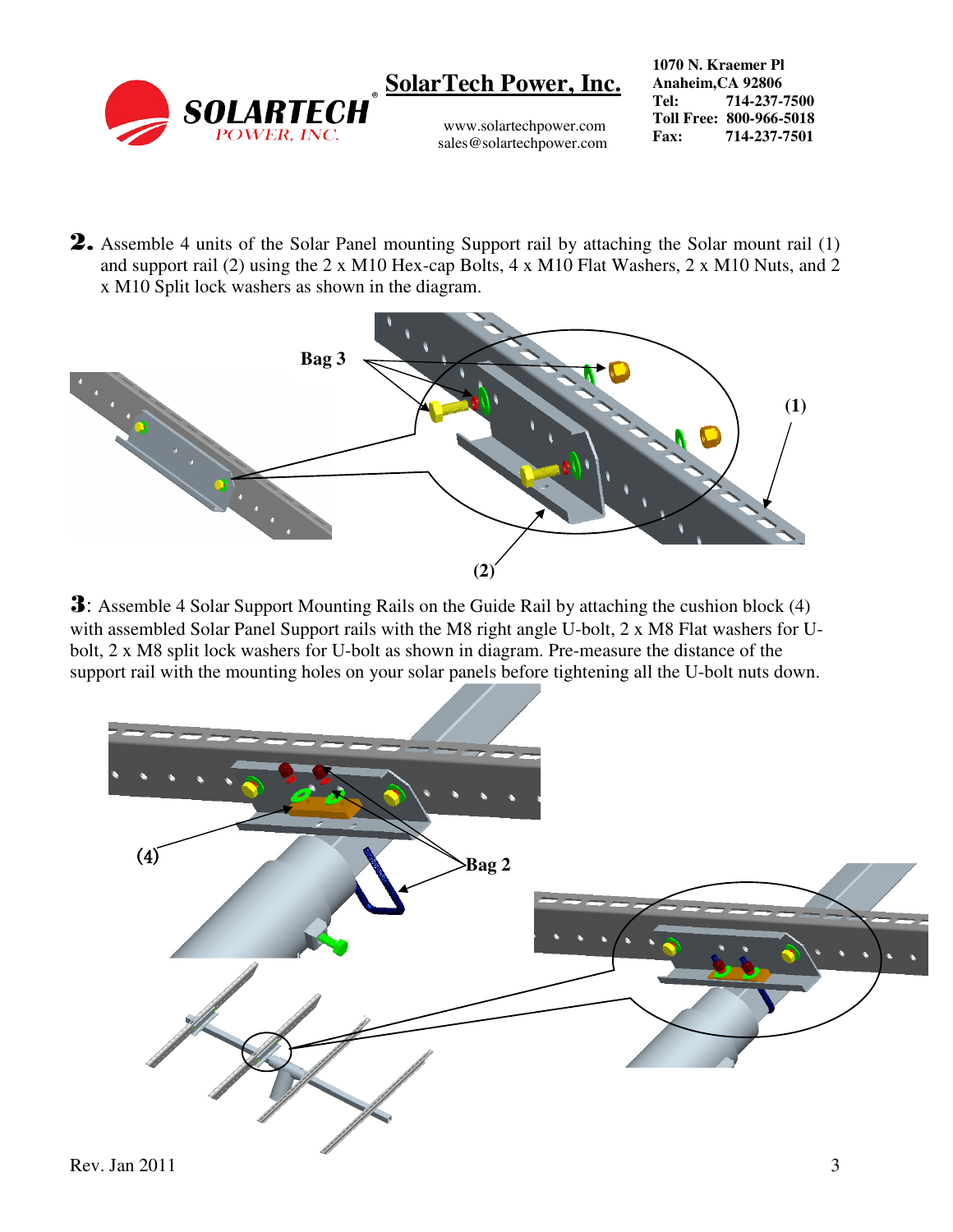

www.solartechpower.com sales@solartechpower.com **1070 N. Kraemer Pl Anaheim,CA 92806 Tel: 714-237-7500 Toll Free: 800-966-5018 Fax: 714-237-7501**

4: Install each of your Solar Panels on the Solar Support Mounting Rails as show in the picture using the 4x M6 hex-cap bolts, 4 x M6 split lock washers, 4 x M6 flat washers, 4 x M6 hex nuts as shown in the diagram.

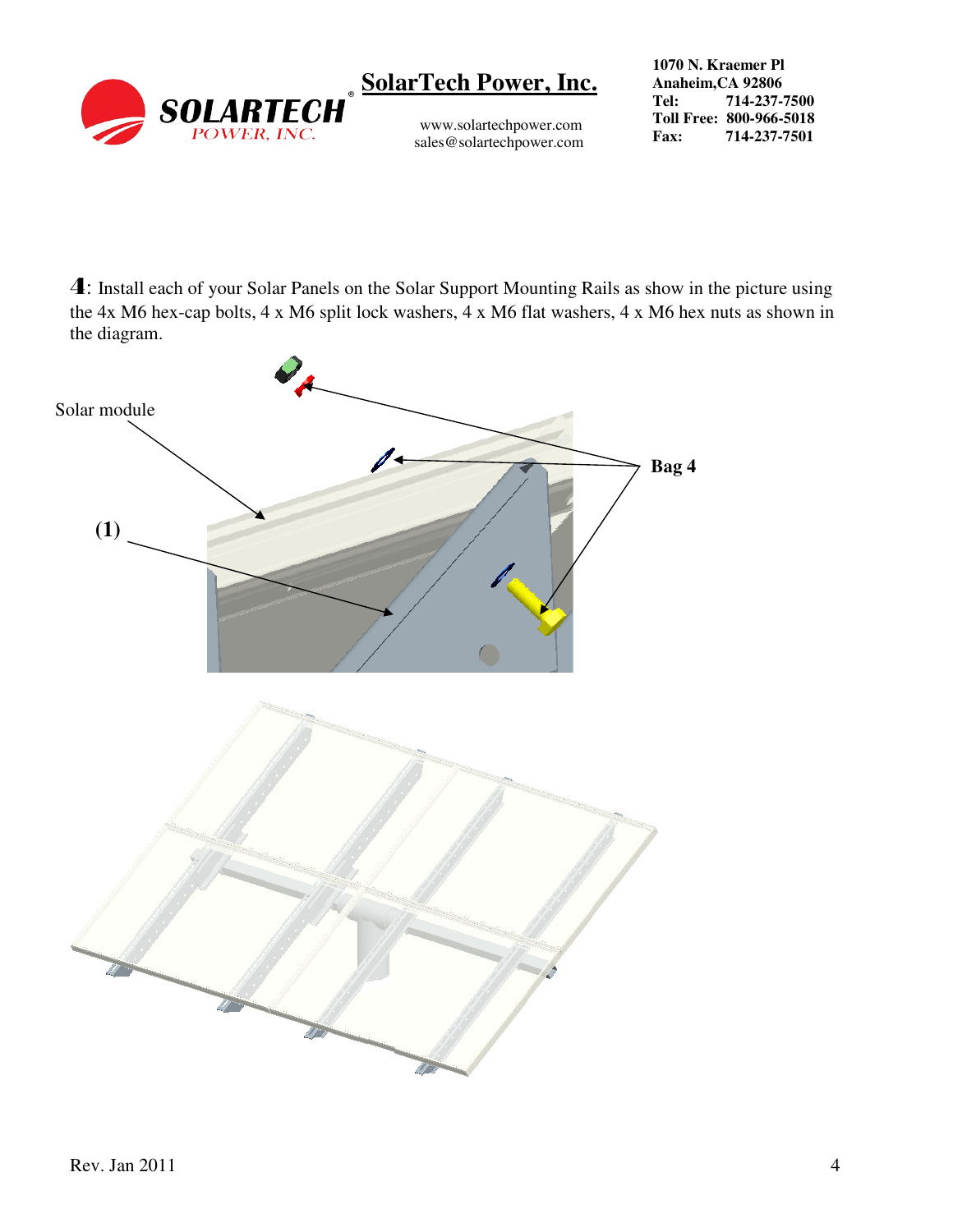

www.solartechpower.com sales@solartechpower.com

**1070 N. Kraemer Pl Anaheim,CA 92806 Tel: 714-237-7500 Toll Free: 800-966-5018 Fax: 714-237-7501**

5: Lift the Assembled Solar Mounting and fit the Cross pipe section into your 4" pole adjust the whole unit to face the optimum direction of sun light. Tighten down the Single M16 Nut to prevent the unit from swirling. Then adjust the Angle of the Guide rail to the appropriate degree of incline based on the location of your installation to optimized sun light condition. Tighten down the 2 x M16 Hex bolts after the optimum angle has been reached as shown in the Diagram.

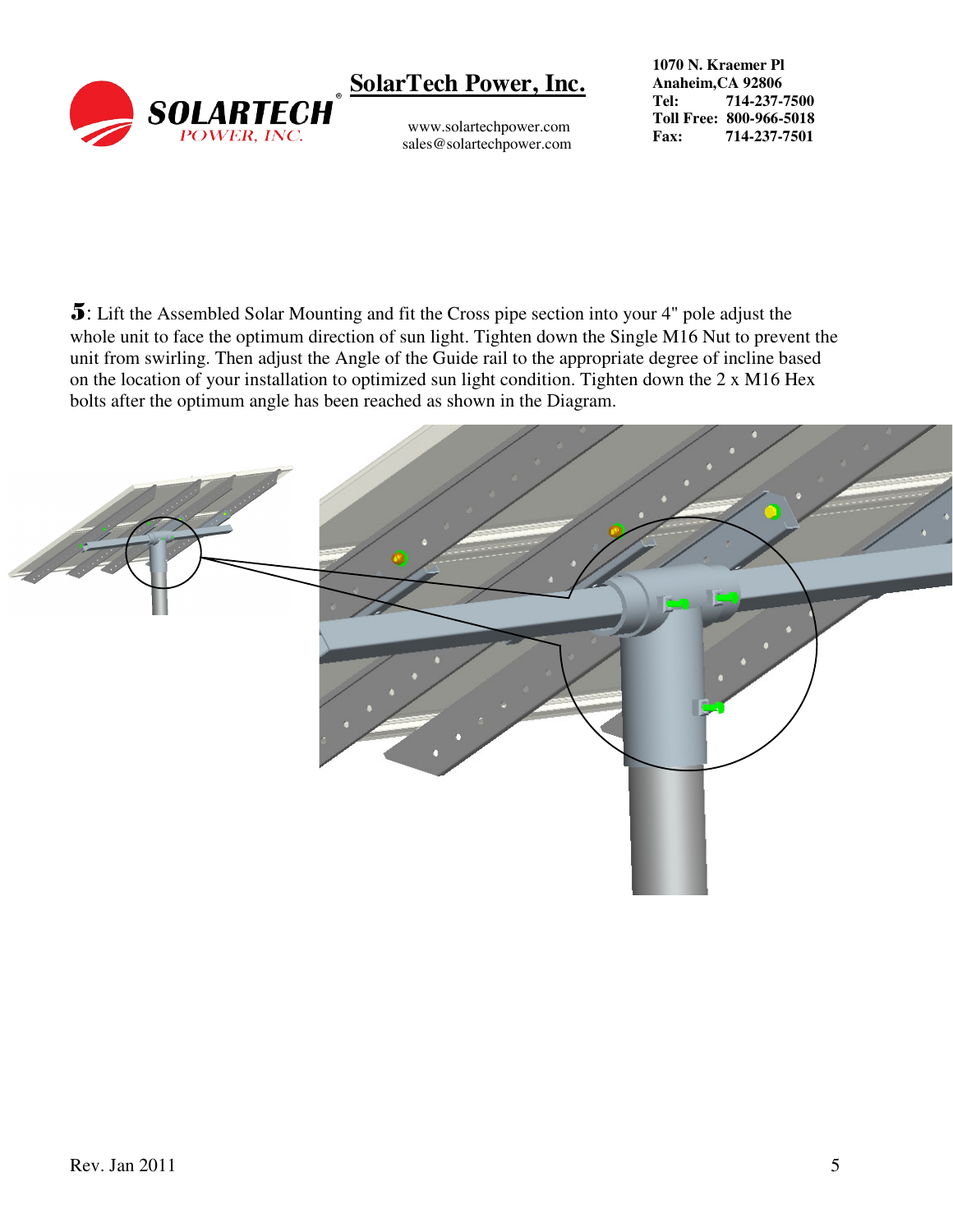

www.solartechpower.com sales@solartechpower.com **1070 N. Kraemer Pl Anaheim,CA 92806 Tel: 714-237-7500 Toll Free: 800-966-5018 Fax: 714-237-7501**

| <b>State</b>  | $\mathbf{\circ}$<br>latitude  | longitude           |
|---------------|-------------------------------|---------------------|
| Alabama       | $32^\circ$ $31'$ N            | $86^\circ$ 51'W     |
| Alaska        | $63^\circ$ 40'N               | $154^{\circ}$ W     |
| Arizona       | $34^\circ$ 20' N              | $111°3'$ W          |
| Arkansas      | $35^{\circ}$ N                | $91° 41'$ W         |
| California    | $36^{\circ}$ $70^{\prime}$ N  | $119°8'$ W          |
| Colorado      | $39^{\,\circ}$ $\,$ 5' N      | $105^\circ$ 52' W   |
| Connecticut   | $41^\circ$ 6'N                | $73^\circ$ 11' W    |
| Delaware      | $38^{\,\circ}\,$ 09' N        | $75^\circ$ 52' W    |
| Florida       | $27^\circ$ 6'N                | $81^\circ~21'$ W    |
| Georgia       | $32^\circ$ 2' N               | 82° 9' W            |
| Hawaii        | $19°9'$ N                     | $155^{\circ}$ 55' w |
| Idaho         | $44^{\circ}$ 6' N             | $114^{\circ}$ W     |
| Illinois      | $40^{\circ}$ 6' N             | $89°39'$ W          |
| Indiana       | $40^{\circ}$ 5' N             | $85^\circ$ 6'W      |
| Iowa          | $41^{\circ}$ 8' N             | $93^\circ$ 48' W    |
| Kansas        | 39 $^{\circ}$ 02' N           | 98° 15' W           |
| Kentucky      | $37^{\circ}$ $80^{\prime}$ N  | $84^{\circ}$ 3'W    |
| Louisiana     | $31^{\circ}$ $17^{\prime}$ N  | $92^\circ$ 27' W    |
| Maine         | $45^{\circ}$ $25^{\prime}$ N  | 69 $^{\circ}$ 48' W |
| Maryland      | $39^{\circ}$ $58^{\prime}$ N  | $76^\circ$ 30'W     |
| Massachusetts | $42^{\circ}$ 29' N            | $71^{\circ}$ 27' W  |
| Michigan      | 42° 57' N                     | 85° 29' W           |
| Minnesota     | $43^{\circ}$ $~39^{\prime}$ N | 93° 21' W           |
| Mississippi   | $32^{\circ}$ $35^{\prime}$ N  | 89° 37' W           |
| Missouri      | $37^\circ$ 9' N               | $91° 8'$ W          |
| Montana       | $46^\circ$ 8' N               | $110^{\circ}$ 2' W  |
| Nebraska      | $42^{\circ}$ $22^{\prime}$ N  | 99 $^{\circ}$ 30'W  |

#### **Best Angle for Your Solar Panel**